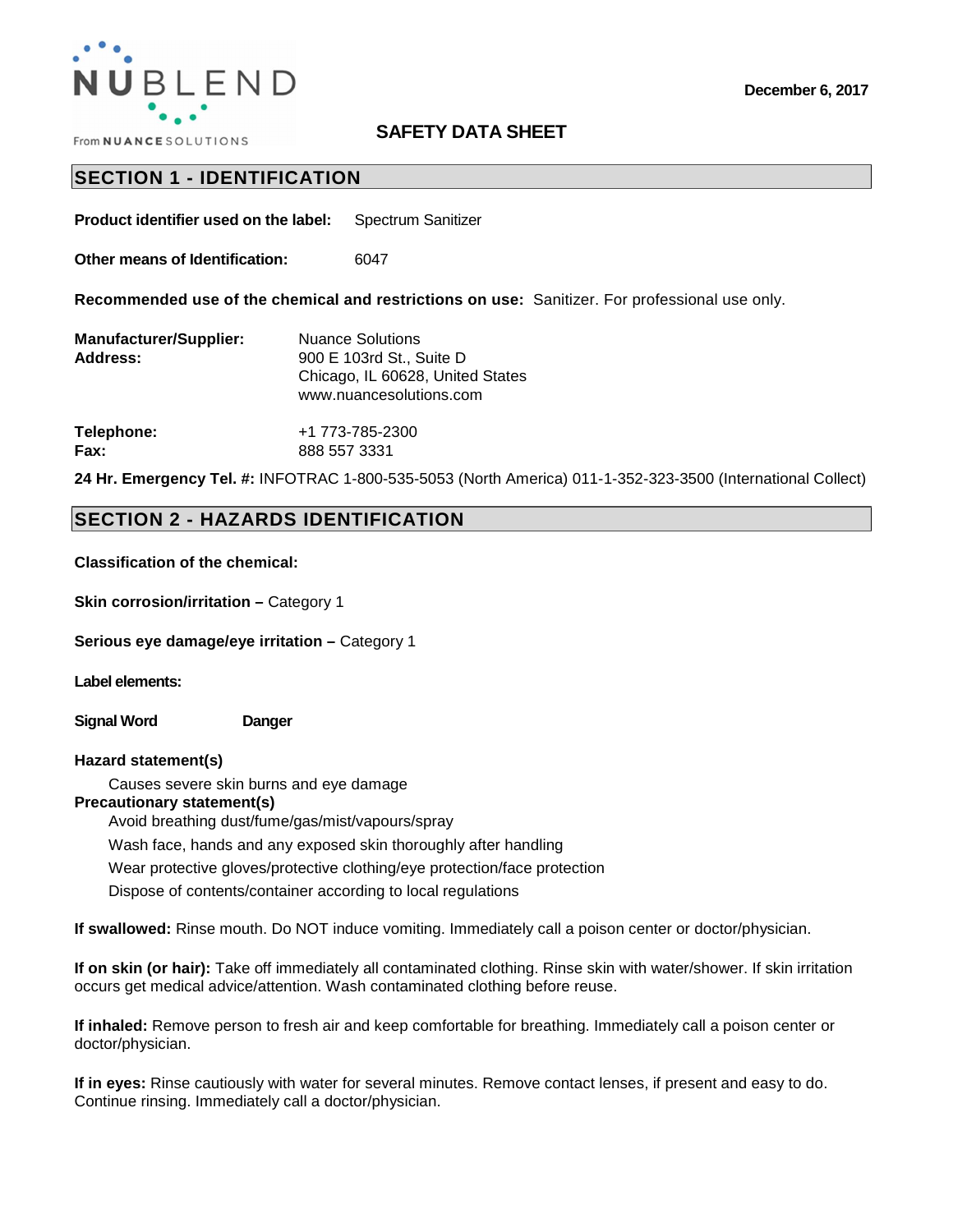

**Other hazards not otherwise classified:** None Known

**Unknown Acute Toxicity:** 1.6% of the mixture consists of ingredient(s) of unknown toxicity

# **SECTION 3 - COMPOSITION/INFORMATION ON INGREDIENTS**

| Chemical Name, Common Name & Synonyms:   CAS #   Concentration % |                        |        |
|------------------------------------------------------------------|------------------------|--------|
| Ammonium Chlorides                                               | $\blacksquare$ Mixture | $7-13$ |

**\*\* If the chemical name/CAS # is "proprietary" and/or the weight % is shown as a range, this information had been withheld as a trade secret.** 

## **SECTION 4 - FIRST-AID MEASURES**

## **Description of first aid measures:**

**If swallowed:** Rinse mouth. Do NOT induce vomiting. Immediately call a poison center or doctor/physician.

**If on skin (or hair):** Take off immediately all contaminated clothing. Rinse skin with water/shower. If skin irritation occurs get medical advice/attention.

**If inhaled:** Remove person to fresh air and keep comfortable for breathing. Immediately call a poison center or doctor/physician.

**If in eyes:** Rinse cautiously with water for several minutes. Remove contact lenses, if present and easy to do. Continue rinsing. Immediately call a doctor/physician.

**Most Important symptoms and effects, both acute and delayed:** Causes severe skin burns and eye damage

**Indication of any immediate medical attention and special treatment needed:** Treat symptomatically

# **SECTION 5 - FIRE-FIGHTING MEASURES**

### **Extinguishing media:**

**Suitable extinguishing media:** Use extinguishing measures that are appropriate to local circumstances and the surrounding environment.

### **Unsuitable extinguishing media:** Not determined

**Special hazards arising from the substance or mixture:** Material is corrosive

**Flammability classification:** Not flammable

**Hazardous combustion products:** Carbon oxides, other unidentified organic compounds.

**Special protective equipment and precautions for firefighters:**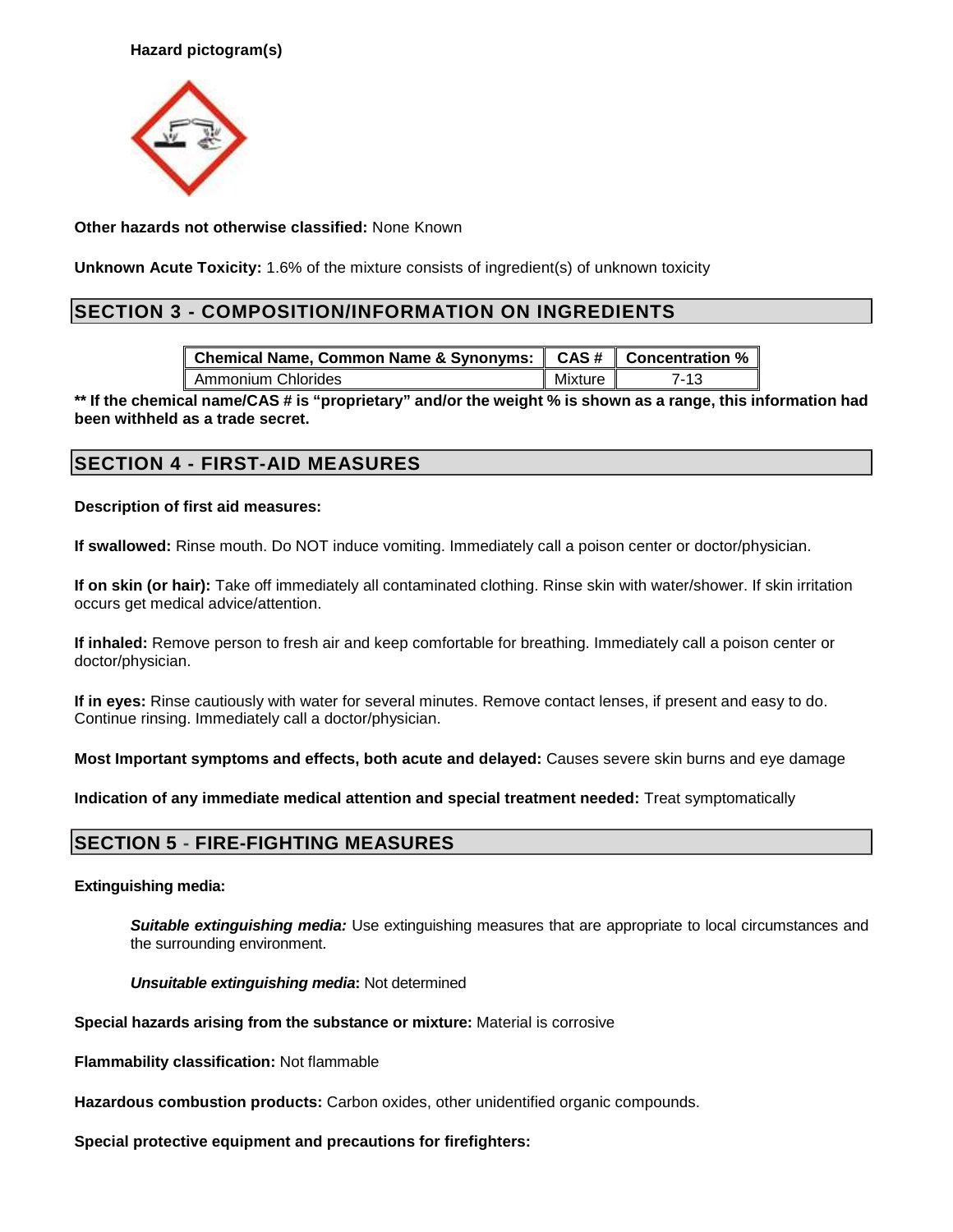**Protective equipment for fire-fighters:** Firelighters should wear proper protective equipment and selfcontained breathing apparatus with full face piece operated in positive pressure mode.

**Special fire-fighting procedures:** Move containers from fire area if safe to do so. Cool closed containers exposed to fire with water spray. Do not allow run-off from firefighting to enter drains or water courses. Dike for water control.

## **SECTION 6 - ACCIDENTAL RELEASE MEASURES**

**Personal precautions, protective equipment and emergency procedures:** All persons dealing with the clean-up should wear the appropriate chemically protective equipment. Keep people away from and upwind of spilt/leak. Restrict access to area until completion of clean-up. Refer to protective measures listed in sections 7 and 8.

**Methods and material for containment and cleaning up:** Do not allow material to contaminate ground water system. If necessary, dike well ahead of the spill to prevent runoff into drains, sewers, or any natural waterway or drinking supply. Ventilate the area. Prevent further leakage or spillage if safe to do so. Soak up with inert absorbent material. Do not use combustible absorbents, such as sawdust. Pick up and transfer to properly labeled containers. Contaminated absorbent material may pose the same hazards as the spilled product. Contact the proper local authorities.

**Special spill response procedures:** In case of a transportation accident, contact Chemtrec 1-800-424-9300. If a spill/release in the US in excess of the EPA reportable quantity is made into the environment, immediately notify the national response center in the United States (phone: 1-800-424-8802).

## **SECTION 7 - HANDLING AND STORAGE**

**Precautions for safe handling:** Handle in accordance with good industrial hygiene and safety practice. Use protective equipment recommended in section 8. Avoid contact with skin, eyes or clothing. Do not breathe dust/fume/gas/mist/vapors/spray. Wash face, hands, and any exposed skin thoroughly after handling.

**Conditions for safe storage:** Keep container tightly closed and store in a cool, dry and well-ventilated place. Store locked up. Keep out of reach of children.

**Incompatible materials:** Acids. Oxidizing agents. Do not mix with other chemicals or cleaners

## **SECTION 8 – EXPOSURE CONTROLS AND PERSONAL PROTECTION**

| <b>Exposure Limits:</b>               |                  |               |                 |             |                                        |  |
|---------------------------------------|------------------|---------------|-----------------|-------------|----------------------------------------|--|
|                                       | <b>ACGIH TLV</b> |               | <b>OSHA PEL</b> |             |                                        |  |
| <b>Chemical Name</b>                  | TWA              | <b>ISTELI</b> | <b>PEL</b>      | <b>STEL</b> | <b>Other Exposure</b><br><b>Limits</b> |  |
| Ammonium Chlorides (Mixture) 1000 ppm |                  |               |                 |             |                                        |  |

### **Exposure controls:**

**Ventilation and engineering measures:** Use only in well-ventilated areas. Apply technical measures to comply with the occupational exposure limits. Where reasonably practicable this should be achieved by the use of local exhaust ventilation and good general extraction. In case of insufficient ventilation wear suitable respiratory equipment.

**Respiratory protection:** If airborne concentrations are above the permissible exposure limit or arc not known, use NIOSH-approved respirators. Respirators should be selected based on the form and concentration of contaminants in air, and in accordance with OSHA (29 CFR 1910.134). Advice should be sought from respiratory protection specialists.

**Skin protection:** Wear protective gloves. Where extensive exposure to product is possible, use resistant coveralls, apron and boots to prevent contact. The suitability for a specific workplace should be discussed with the producers of the protective regimes.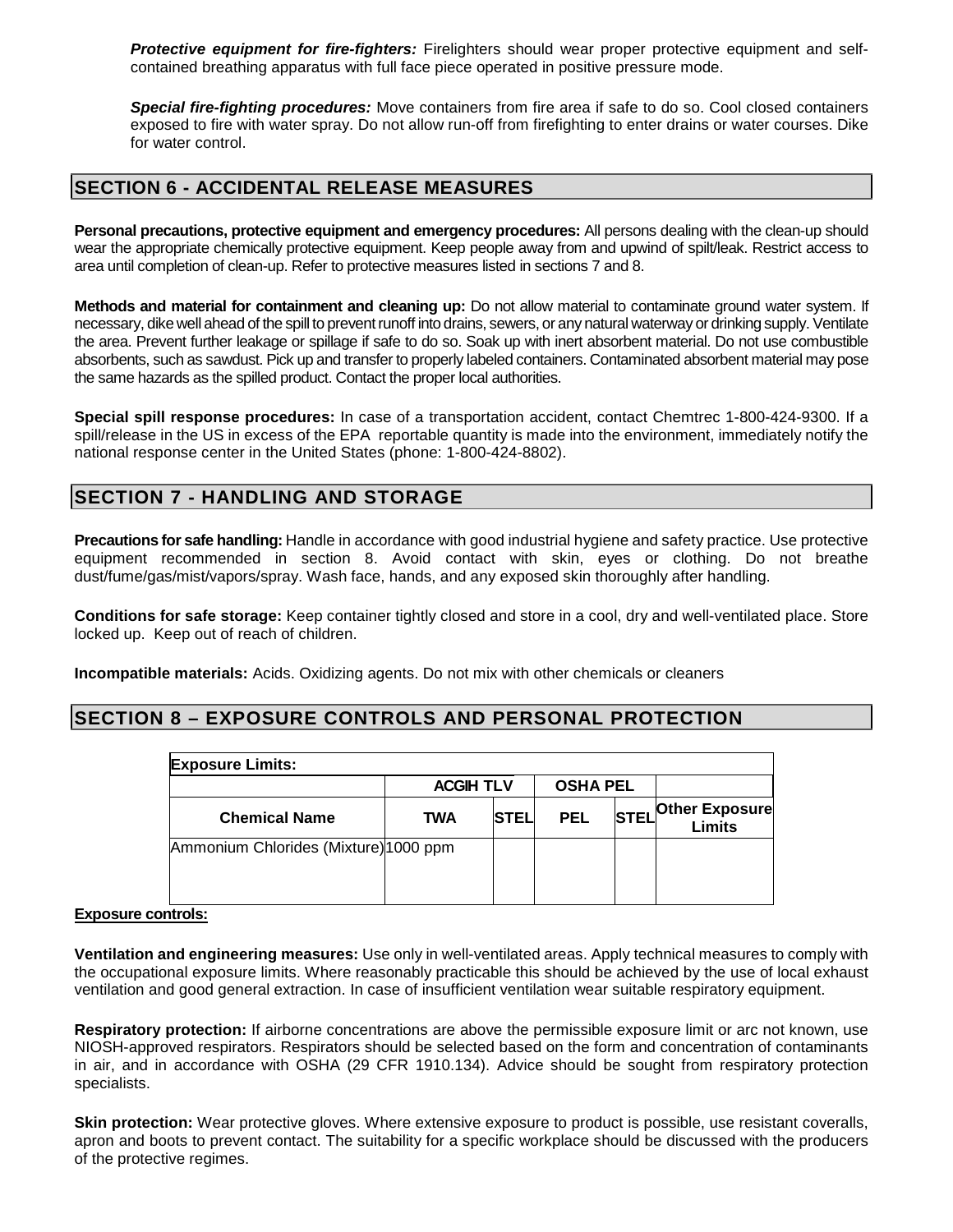**Eye face protection:** Wear eye/face protection. Wear as appropriate tightly fitting safety goggles; Safety glasses with side-shields.

**Other protective equipment:** Ensure that eyewash stations and safety showers are close to the workstation location. Other equipment may be required depending on workplace standards.

**General hygiene considerations:** Do not breathe vapours or spray mist. Avoid contact with skin, eyes and clothing. Do not eat, drink or smoke when using this product. Wash exposed areas thoroughly after handling. Remove and wash contaminated clothing before re-use. Handle in accordance with good industrial hygiene and safety practice.

# **SECTION 9 - PHYSICAL AND CHEMICAL PROPERTIES**

**Appearance:** Clear liquid

**Odor:** None

**Odor threshold:** No applicable information available

**pH:** 7

**Melting/Freezing point:** No applicable information available

**Initial boiling point and boiling range:** 100°C / 212° F

**Flash point:** None to boiling

**Flashpoint (Method):** No applicable information available

**Evaporation rate (BuAe = 1):** Similar to water

**Flammability (solid, gas): Not flammable** 

**Lower flammable limit (% by vol.):** Not Flammable

**Upper flammable limit (% by vol.):** Not Flammable

**Vapor pressure:** No applicable information available

**Vapor density:** No applicable information available

**Relative density:** 1.08

**Solubility in water:** Completely soluble

**Other solubility(ies):** No applicable information available

**Partition coefficient:** No applicable information available

**Auto ignition temperature:** No applicable information available

**Decomposition temperature:** No applicable information available

**Viscosity:** Similar to water

**Volatile organic Compounds (%VOC's):** 0.9

**Other physical/chemical comments:** No applicable information available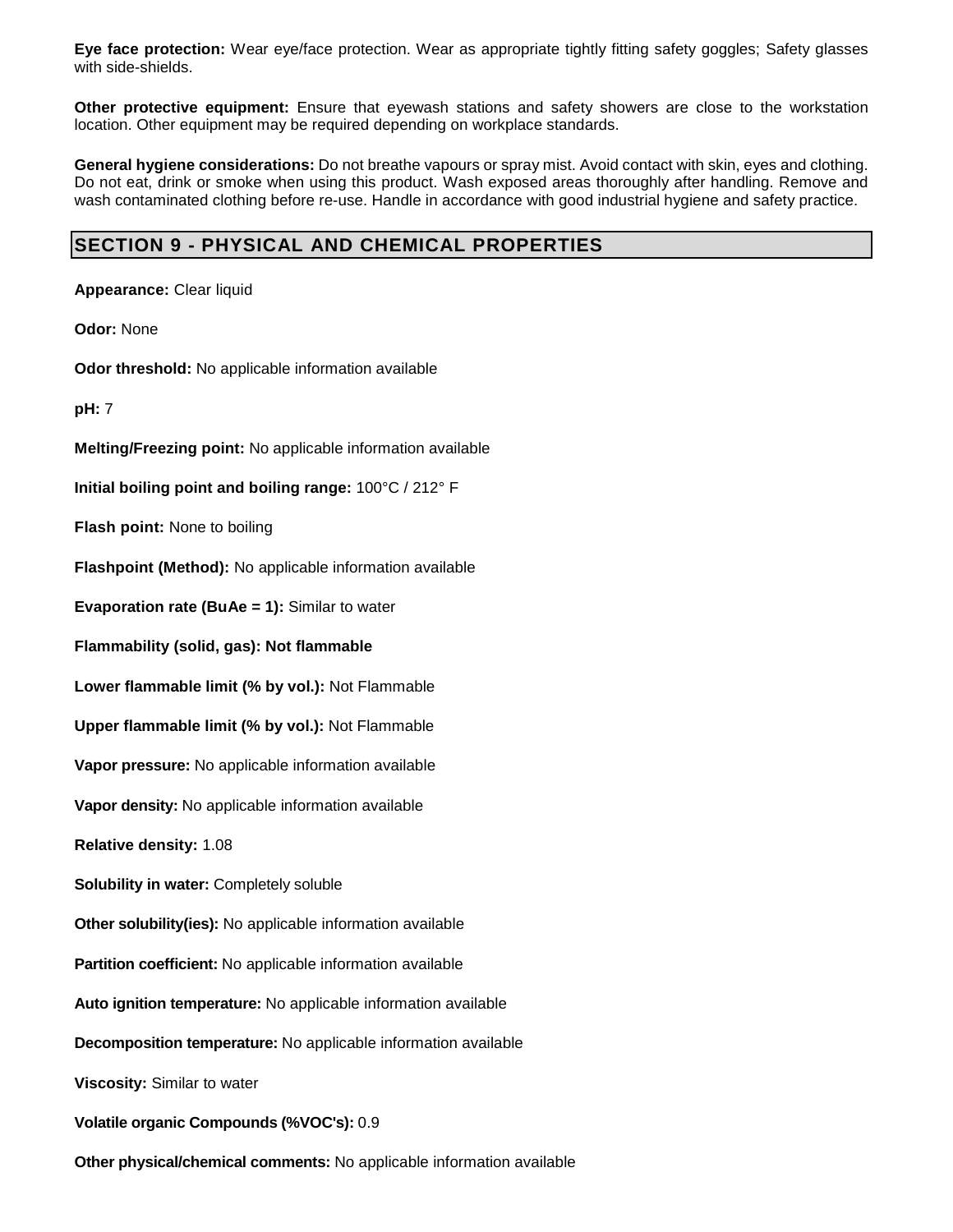# **SECTION 10 - STABILITY AND REACTIVITY**

**Reactivity:** Not normally reactive

**Chemical stability:** Stable

**Possibility of hazardous reactions:** No hazardous polymerization

**Conditions to avoid:** Keep out of reach of children. Do not use in areas without adequate ventilation. Avoid contact with incompatible materials.

**Incompatible materials:** Acids. Oxidizing agents. Do not mix with other chemicals or cleaners

**Hazardous decomposition products:** None known. Refer to 'Hazardous Combustion Products' in Section 5

# **SECTION 11 - TOXICOLOGICAL INFORMATION**

## **Information on likely routes of exposure:**

**Routes of entry - inhalation:** Avoid breathing vapors or mists

**Routes of entry - skin & eye:** Avoid contact with skin or eyes

**Routes of entry - Ingestion:** Do not taste or swallow

## **Potential Health Effects:**

**Signs and symptoms of short term (acute) exposure:** 

**Symptoms:** Please see section 4 of this SDS sheet for symptoms**.**

**Potential Chronic Health Effects:**

**Mutagenicity:** Not expected to be mutagenic in humans.

**Carcinogenicity:** No components are listed as carcinogens by ACGIH, IARC, OSHA or NTP.

**Reproductive effects:** No applicable information available

**Sensitization to material:** No applicable information available

**Specific target organ effects:** No data available to indicate product or components will have specific target organ effects.

**Medical conditions aggravated by overexposure:** Preexisting skin or eye disorders.

### **Toxicological data:**

See the following table for individual ingredient acute toxicity data.

| <b>Chemical name</b>                 | $LG_{50}$                  | $LD_{50}$   | $LD_{50}$        |
|--------------------------------------|----------------------------|-------------|------------------|
|                                      | $ $ (4hr, Inhal., rat) $ $ | (Oral, rat) | (Dermal. Rabbit) |
| Ammonium Chlorides (Mixture) Mixture |                            | 405         | 740              |

\*All empty cells no applicable information available

Other important toxicological hazards: None reported.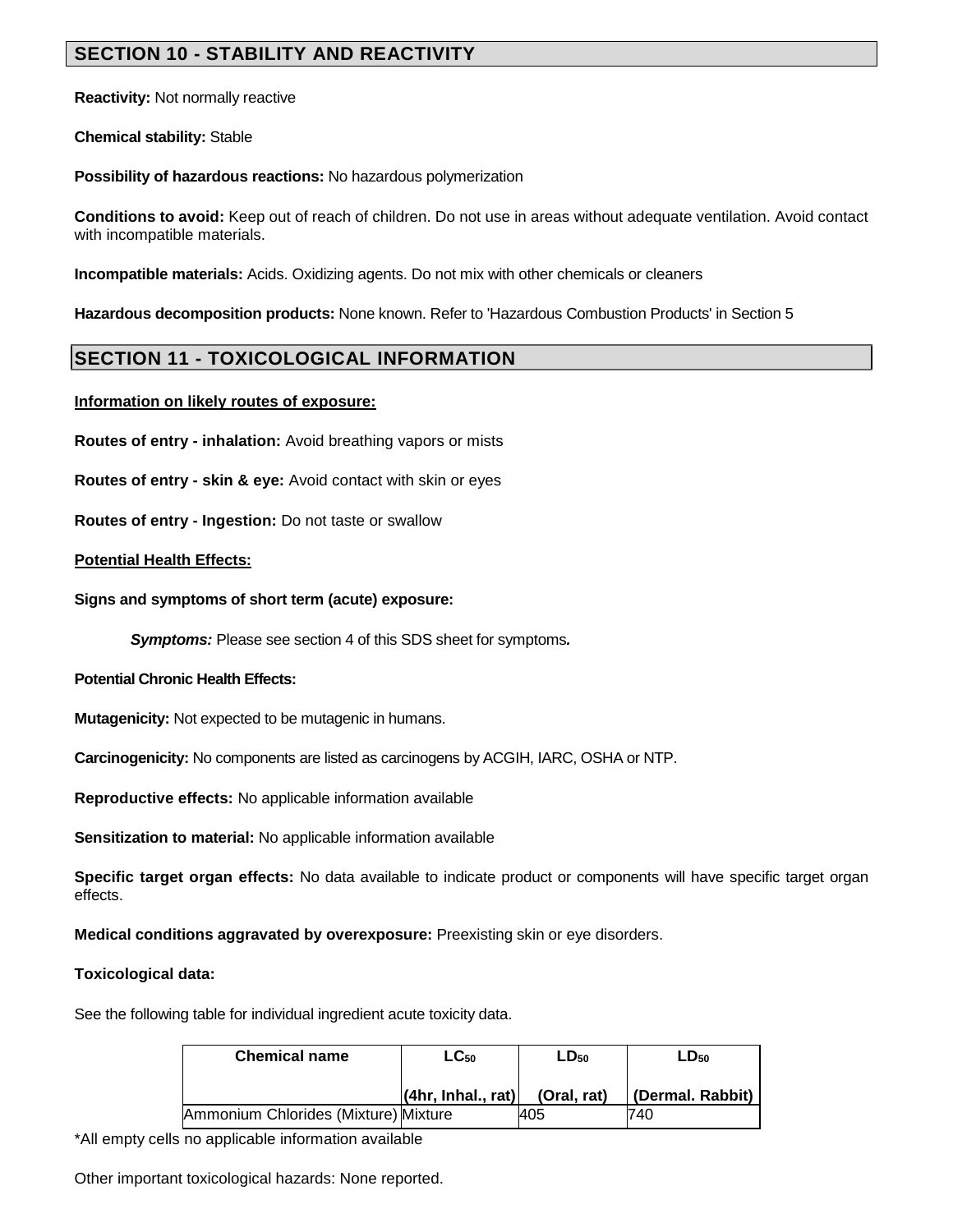# **SECTION 12 - ECOLOGICAL INFORMATION**

**Ecotoxicity:** May be dangerous for the environment. No data is available on the product itself. Should not be released into the environment.

**Persistence and degradability:** No applicable information available

**Bioaccumulation potential:** No applicable information available.

**Mobility in soil:** No applicable information available.

**Other Adverse Environmental effects:** No applicable information available.

# **SECTION 13 - DISPOSAL CONSIDERATIONS**

**Handling for disposal:** Handle in accordance with good industrial hygiene and safety practice. Refer to protective measures fisted in sections 7 and 8. Empty containers retain residue (liquid and/or vapour) and can be dangerous.

**Methods of disposal:** Dispose in accordance with all applicable federal, state, provincial and local regulations. Contact your local, state, provincial or federal environmental agency for specific rules.

**RCRA:** If this product, as supplied, becomes a waste in the United States, it may meet the criteria of a hazardous waste UN defined under RCRA, Title 40 CFR 261. It is the responsibility of the waste generator to determine the proper waste identification and disposal method. For disposal of unused or waste material, check with local, state and federal environmental agencies.

# **SECTION 14 - TRANSPORTATION INFORMATION**

### **US 49 CFR/DOT information:**

**UN No.:** UN1903

**UN Proper Shipping Name:** Disinfectant, liquid, corrosive, n.o.s. (contains Quaternary Ammonium

Compounds)

**Transport Hazard Class(es):** 8

**Packing Group:** III

**Special Transportation Notes:** Please see current shipping paper for most up to date shipping information, including exemptions and special circumstances.

# **SECTION 15 - REGULATORY INFORMATION**

**TSCA information:** All listed ingredients appear on the Toxic Substances Control Act (TSCA) inventory.

**European EINECs information:** All ingredients listed appear on the European EINECs inventory.

**Canadian Environmental Protection Act (CEPA) information:** All ingredients listed appear on the Domestic Substances List (DSL).

## **SECTION 16 - OTHER INFORMATION**

**Legend: ACGIH:** American Conference of Governmental Industrial Hygienists **CAS:** Chemical Abstract Services **CERCLA:** Comprehensive Environmental Response, Compensation, and Liability Act of 1980 **CFR:** Code of Federal Regulations